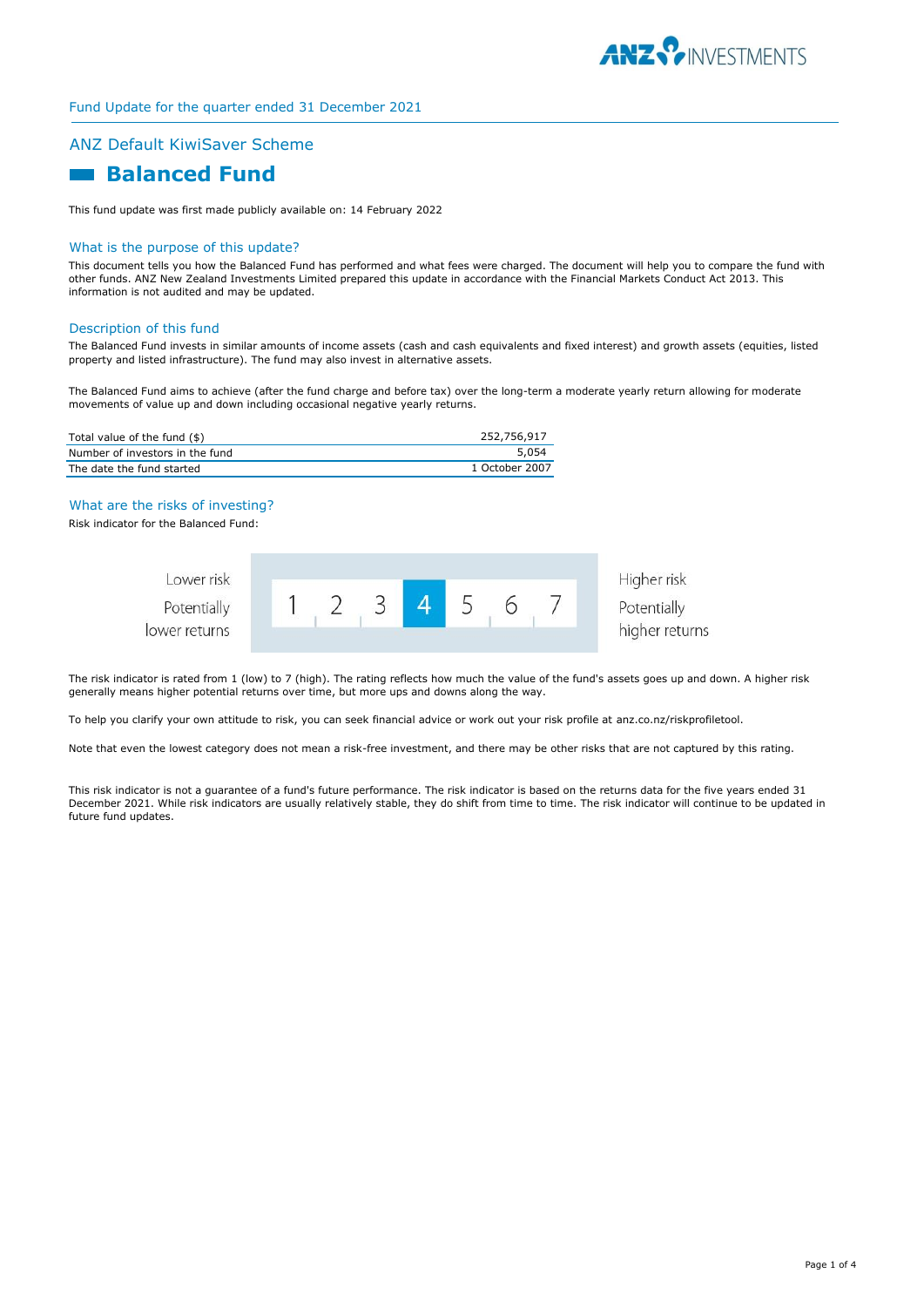# How has the fund performed?

|                                               | Average over past |           |  |
|-----------------------------------------------|-------------------|-----------|--|
|                                               | five years        | Past year |  |
| Annual return                                 |                   |           |  |
| (after deductions for charges and tax)        | 7.36%             | 8.45%     |  |
| <b>Annual return</b>                          |                   |           |  |
| (after deductions for charges but before tax) | 8.39%             | 8.73%     |  |
| Market index annual return                    |                   |           |  |
| (reflects no deduction for charges and tax)   | 8.41%             | 8.13%     |  |

The market index annual return is calculated using the target investment mix and the indices of each asset class.

Additional information about the market index is available in the statement of investment policy and objectives on the offer register at www.discloseregister.companiesoffice.govt.nz.



**Annual return graph**

This shows the return after fund charges and tax for each of the last 10 years ending 31 March. The last bar shows the average annual return for the last 10 years, up to 31 December 2021.

**Important:** This does not tell you how the fund will perform in the future.

Returns in this update are after tax at the highest prescribed investor rate (PIR) of tax for an individual New Zealand resident. Your tax may be lower.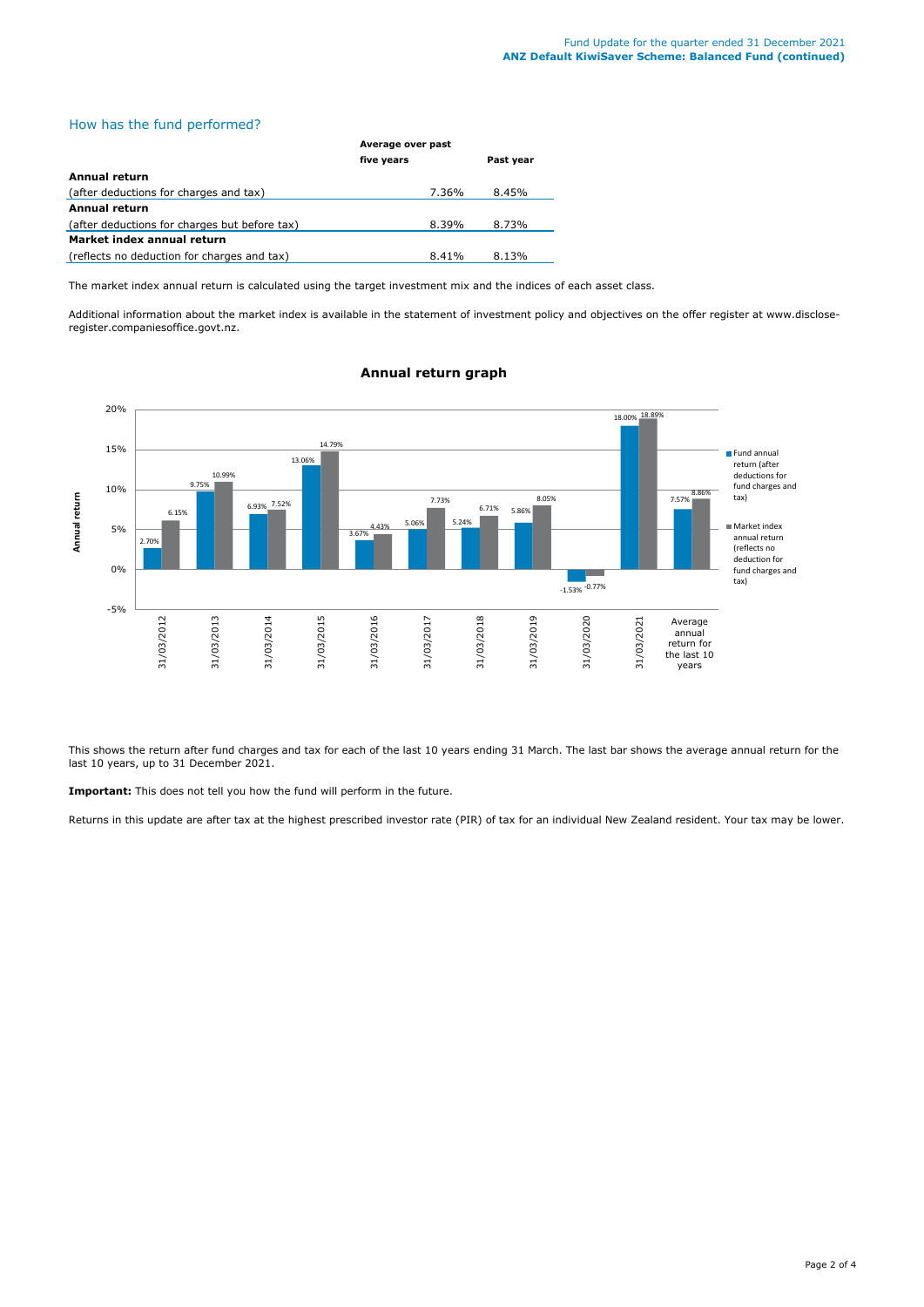# What fees are investors charged?

Investors in the Balanced Fund are charged fund charges. In the year to 31 March 2021 these were:

|                                             | % of net asset value       |
|---------------------------------------------|----------------------------|
| Total fund charges <sup>1</sup>             | $0.96\%$                   |
| Which are made up of:                       |                            |
| Total management and administration charges | $0.96\%$                   |
| Including:                                  |                            |
| Manager's basic fee                         | $0.90\%$                   |
| Other management and administration charges | 0.06%                      |
| Total performance based fees                | $0.00\%$                   |
|                                             |                            |
|                                             |                            |
|                                             | Dollar amount ner investor |

|                             | <b>Dollar allioulit per lifestor</b> |
|-----------------------------|--------------------------------------|
| <b>Other charges</b>        |                                      |
| Membership fee <sup>2</sup> |                                      |

Investors are not currently charged individual action fees for specific actions or decisions (for example, for withdrawing from or switching funds).

Small differences in fees and charges can have a big impact on your investment over the long term.

# Example of how this applies to an investor

Sarah had \$10,000 in the fund at the start of the year and did not make any further contributions. At the end of the year, Sarah received a return after fund charges were deducted of \$845 (that is 8.45% of her inital \$10,000). Sarah also paid \$13.50 in other charges. This gives Sarah a total return after tax of \$831.50 for the year.

# What does the fund invest in?

## **Actual investment mix<sup>3</sup> Target investment mix<sup>3</sup>**

This shows the types of assets that the fund invests in. This shows the mix of assets that the fund generally intends to invest in.